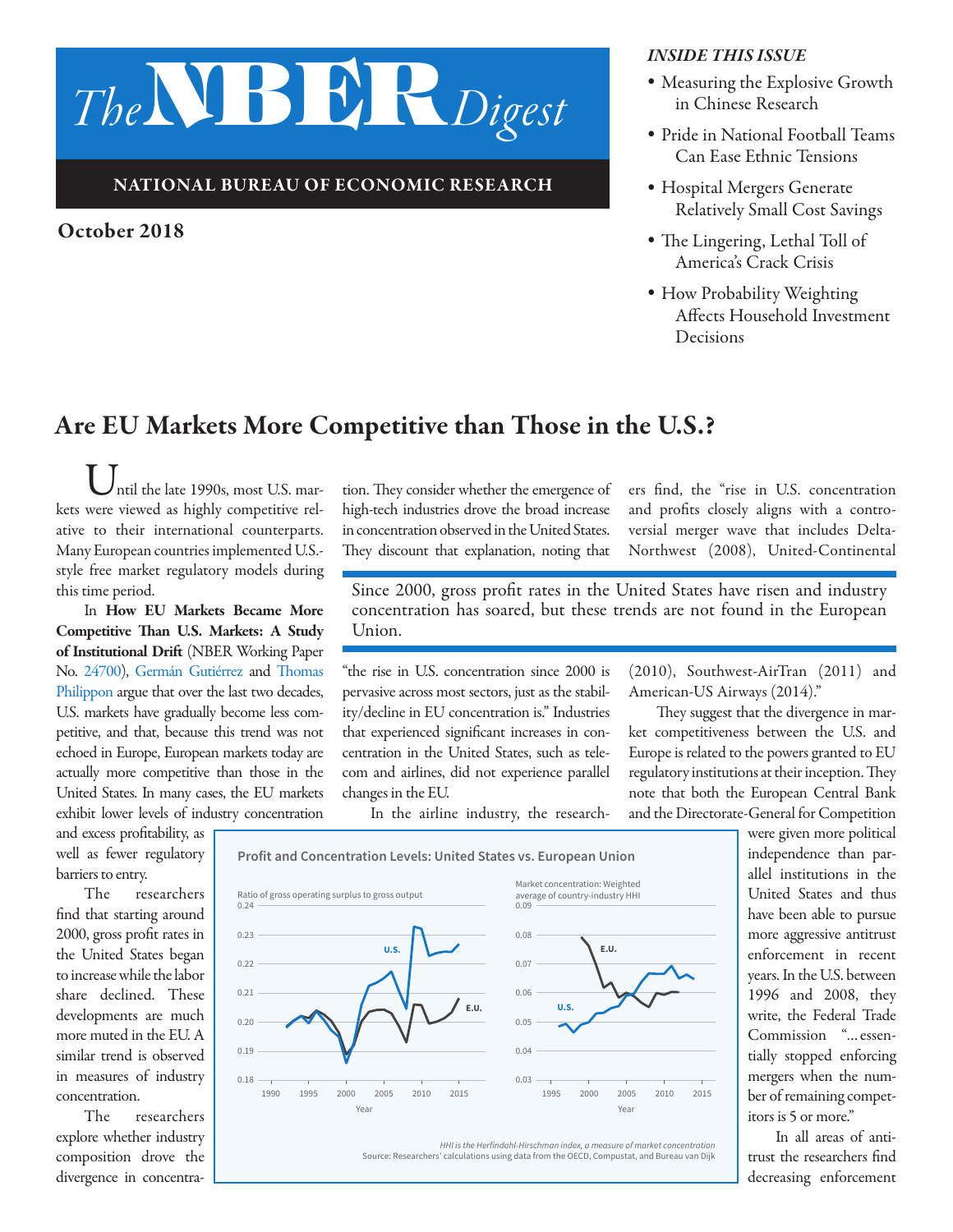in the United States and increasing enforcement in the EU. The Directorate-General for Competition is more likely to pursue "abuse of dominance" cases than is the U.S. authority, and financial penalties in cartel cases tripled as a share of EU GDP between 2000 and 2016.

The decline in U.S. market competi-

tiveness has had meaningful consequences for U.S. consumers, the researchers point out. Broadband internet prices in the U.S., for example, are significantly higher than in the EU, where the telecom industry is less concentrated.

They buttress their case for the compar-

ative lack of political independence of U.S. regulatory bodies by noting the higher levels of both lobbying and campaign contributions in the U.S. than in the EU. Political campaign contributions are 50 times higher in the U.S. than in the EU.

*—Dwyer Gunn*

## Measuring the Explosive Growth in Chinese Research

 $\mathbf B$ etween 2000 and 2016, the number of papers in scientific journals in the physical sciences, engineering, and mathematics by Chinese researchers increased dramatically. In 2000, China's share of papers in Scopus, a bibliometric database, was only 4 percent; by 2016, it was 18.6 percent, higher than the United States' share.

In Bigger Than You Thought: China's Contribution to Scientific Papers (NBER Working Paper No. [24829\)](http://www.nber.org/papers/w24829), [Qingnan Xie](http://www.nber.org/people/qingnan_xie) and [Richard B. Freeman](http://www.nber.org/people/richard_freeman) suggest that this metric likely understates the extent of China's

growing influence in the research sphere because it does not encompass papers written by Chinese researchers outside the country and ignores publications in most Chinese-language journals. To assess the full nature of the Chinese research sector's transformation, these researchers construct and analyze several alternate measures of the country's scientific contributions.

The researchers first document a significant increase in papers authored by Chinese

researchers. The number of Scopus papers authored exclusively by researchers with Chinese addresses increased from 4.0 to 17.9 percent of all papers between 2000 and 2016; international collaborations (those authored by researchers with both China and nonChina addresses) increased from 0.4 percent to 2.8 percent. The percentage of papers authored by researchers with Chinese names living outpercent. Chinese researchers are also publishing at higher rates than in 2000 in two prominent and prestigious journals, *Nature* and

The number of papers Chinese scholars are publishing in scientific journals today may be four to five times greater than it was in the year 2000.

side the country increased from 2.9 to 5.3 percent. The researchers also found that, during the same time period, the percentage of papers published in Scopus with any association with China increased from 12.4 percent to 34.5 percent.

*Science*. In 2016, 20 percent of authors in these two journals had Chinese names, and nearly 9 percent of authors had addresses in China.

The increase in Chinese researchers' publications in international journals does not appear to have come at the expense of



Quantity, of course, does not equal quality, so the researchers also attempt to assess the impact of Chinese scholarship by analyzing citations of papers. They find that, between 2000 and 2013, the country's share of global citations increased from 7.4 percent to 19.5

language journals. The number of Chineselanguage papers indexed in a comprehensive database of Chinese journals shows an increase between 2000 and 2016. The paper's authors found that Chinese researchers at the country's highest quality universities published fewer papers in Chinese journals and more Englishlanguage papers. Researchers at less prestigious universities filled this gap, increasing their contributions to

publication in Chinese-

Chinese journals.

The study attributes the dramatic increase in Chinese researchers' influence to significant government investment in research and development between 2000 and 2016. The authors note that China increased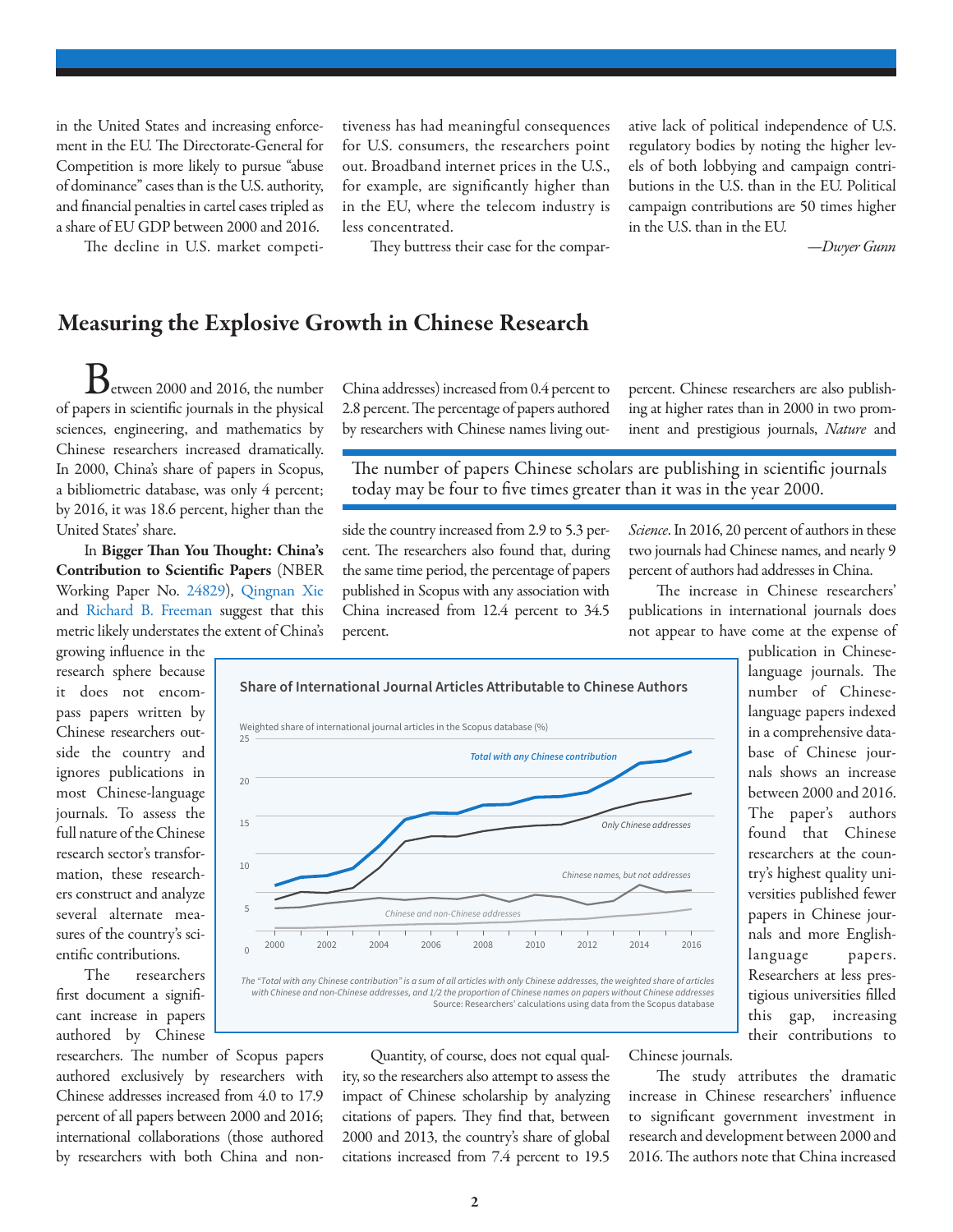its R&D spending tenfold in constant purchasing power parity terms. China's R&D spending now exceeds EU spending and is approaching that in the United States. Largely as a result of this investment, the number of faculty members in China doubled between 2000 and 2016, and the number of researchers tripled.

The authors conclude that "[t]he way China deploys its newly developed scientific resources will help drive the direction of science and technology into the foreseeable

future; and given the role of scientific and engineering knowledge in modern economies and society, give the country a huge role in developing the global knowledge-based economy."

*—Dwyer Gunn*

# Pride in National Football Teams Can Ease Ethnic Tensions

ations struggling with ethnic, linguistic, or regional tensions appear to come together when their national soccer teams are successful.

Building Nations Through Shared Experiences: Evidence from African Football (NBER Working Paper No. [24666\)](http://www.nber.org/papers/w24666), a study by [Emilio Depetris-Chauvin,](http://www.nber.org/people/emilio_depetris_chauvin) [Ruben Durante](http://www.nber.org/people/ruben_durante), and [Filipe R. Campante,](http://www.nber.org/people/filipe_campante) finds that after African national teams won key matches in major international tournaments, many of the winning countries experienced a decline in the fraction of their citizens identifying with their ethnic group over the nation as a whole. They also saw an increase citizens' trust of other ethnicities and a distinct drop in political violence.

Afrobarometer surveys gauging attitudes on a range of issues across the continent and from the Armed Conflict Location & Event Data Project. In all, they examine data from 47 Afrobarometer surveys covering 24 sub-Saharan nations. Their data sample spans the

cent responded that way. While such statistics were suggestive, the time lags between surveys like these were deemed too large to permit definitive conclusions.

So the researchers then focused on surveys conducted only a few weeks before

Africans interviewed after key national team victories were 4 percentage points less likely to report a strong sense of ethnic identity than those interviewed just before the match.

2000–2015 period.

The researchers find that football victories were associated with heightened national identification. For example, in 2002, 30 percent of respondents in Mali emphasized their ethnic backgrounds over

or a few weeks after high-profile international matches. They found that individuals interviewed after key national team victories were 4 percentage points less likely to report a strong sense of ethnic identity than those interviewed just before the match, a 20

Prior studies have explored the efforts of countries struggling with internal divisions to forge common national identities through education, military service, or ambitious infrastructure projects. The new study looks at whether specific nation-unifying events and collective experiences can build trust and reduce political tensions.

The researchers focus on matches played in the Africa Cup of Nations (CAN) and FIFA World Cup

qualifying and tournament competitions. In addition to information on the results of these matches, they compile data from



their nationality, while in 2013, after the Malian national team placed an impressive third in the CAN tournament, only 15 perpercent decrease in the average probability of identifying by ethnicity. The attitudes persisted for at least 30 days after a major match. Postvictory respondents also were more likely to trust people of other ethnicities.

The effect was weaker in places where the state was more present in providing services. It was stronger in nations with greater ethnic diversity and where the national team reflected that diversity.

Comparing coun-

tries whose teams barely qualified for the Africa Cup of Nations finals with those whose teams barely failed to qualify, the researchers found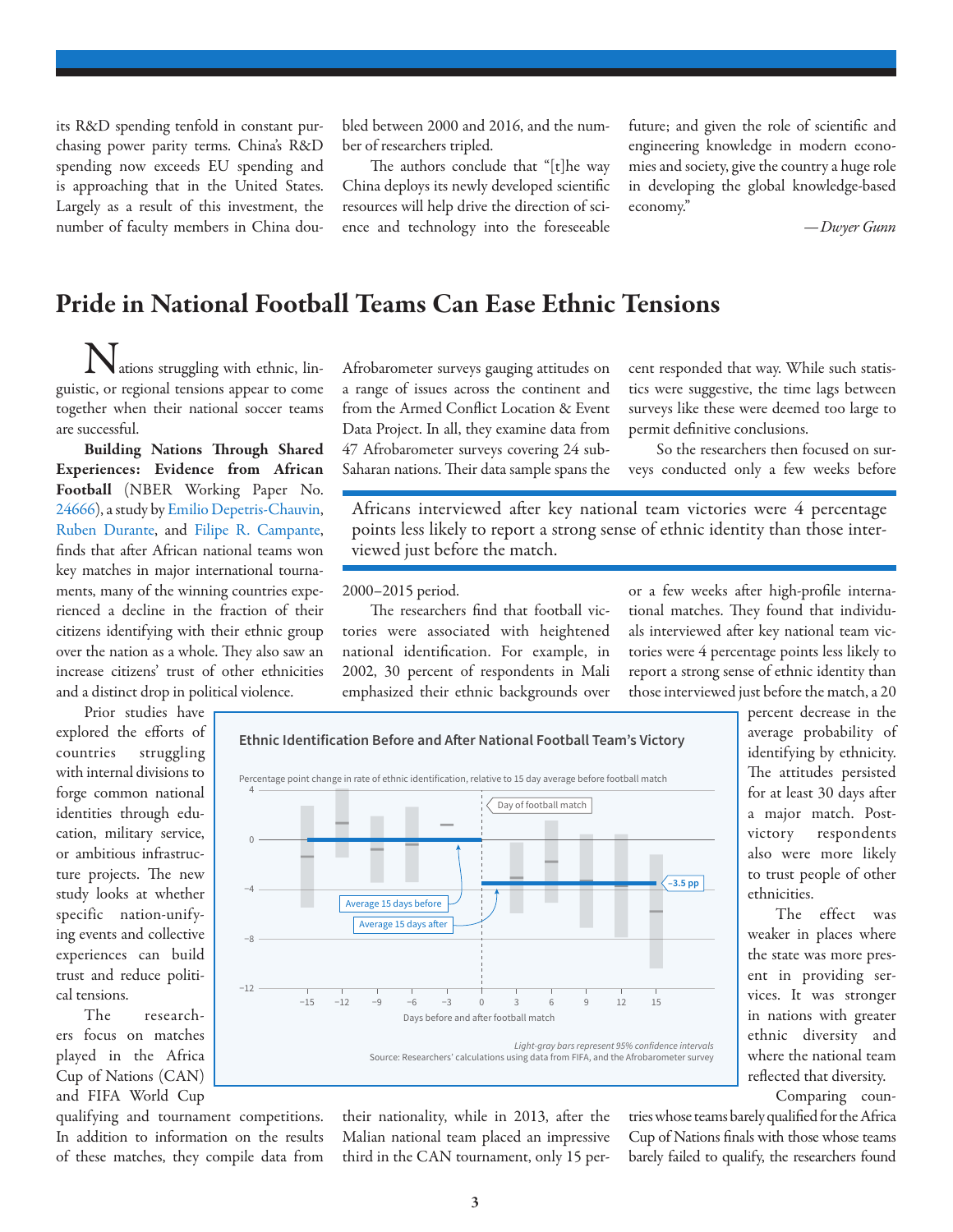that success on the field was associated with a statistically significant lessening of civil conflict for six months. Countries whose teams barely

qualified experienced a reduction of 18 percent in the number of conflict episodes and a 20 to 23 percent decline in the number of fatalities

compared to nations whose teams narrowly failed to qualify.

*—Jay Fitzgerald*

## Hospital Mergers Generate Relatively Small Cost Savings

ost hospitals are part of integrated health systems that encompass multiple facilities. These systems are often the result of horizontal mergers in which one hospital acquires another. Reduced care costs and improved care quality are often invoked to justify such mergers.

In Mergers and Marginal Costs: New Evidence on Hospital Buyer Power (NBER Working Paper No. [24926](http://www.nber.org/papers/w24926)), [Stuart Craig,](http://www.nber.org/people/stuartvcraig) [Matthew Grennan,](http://www.nber.org/people/matthew_grennan) and [Ashley Swanson](http://www.nber.org/people/ashley_swanson) study hospital purchases of medical supplies before and after horizontal consolidations to test whether mergers influence the prices hospitals pay for various inputs. They find that "target" hospitals, those that are acquired in a merger, save 1.5 percent on purchases post-consolidation, but "acquirer"

hospitals see minimal effects. The researchers analyze a dataset of hospi-

tal purchases from 2009– 2015, comparing supplies bought in hospitals that were either targets or acquirers to hospitals that were not part of an acquisition. The product markets in their data account for 23 percent of hospital operating costs. They classify products into three groups: physician-preference items (PPIs), which are brand-name products used in advanced procedures such as cardiac surgery; commodities, which have broad use

within a hospital setting; and other surgical items, which are used in invasive procedures but may not carry the brand loyalty of PPIs.

Hospitals may purchase goods directly

from vendors or rely on purchasing organizations which aggregate orders to negotiate purchases of large numbers of goods, often depending on the product category. Merging parties often cite the wide variation in prices paid across hospitals and argue that within-brand rather than across-brand price decreases, suggesting that the consolidation led to more efficient bargaining rather than to brand-switching. For acquirer hospitals, the price of commodities decreased by 6.4 percent, other surgical products saw no

There is no evidence of cost saving by acquiring hospitals; costs at merger targets decline about 1.5 percent.

consolidation of hospitals could reduce marginal costs if the integrated system adopts the most efficient practices of each entity or negotiates discounts on behalf of the entire system. This variation is indeed large, with a coefficient of variation of 0.26 for the average product category for the same brand-month.

For target hospitals, the researchers



find no significant effects of consolidation on prices of commodities or other surgical items, but a 2.6 percent reduction in prices of PPIs. These savings are due to effect, and PPI prices increased by 1.1 percent. Taken together, these effects imply a 1.5 percent reduction in the prices paid by target hospitals, or approximately 10 percent of the *ex ante* potential savings suggested by the Gini coefficients. For acquirers, the increase in PPI spending offsets the savings on commodities.

The researchers categorize acquirer hos-

pital systems by their size, designating small systems as those with fewer than four hospitals, and large systems as those with four or more facilities. They find that, holding brand choices fixed, target hospitals' savings on PPIs are similar for transactions with small and large acquirers, suggesting that any merger efficiencies are not strictly increasing with firm size. For acquirers, within-brand commodity savings are larger for small acquirers than for large ones.

The study also compares the change in prices when the acquirer and the target hospitals are in the same region, an inmarket merger, with out-of-market merg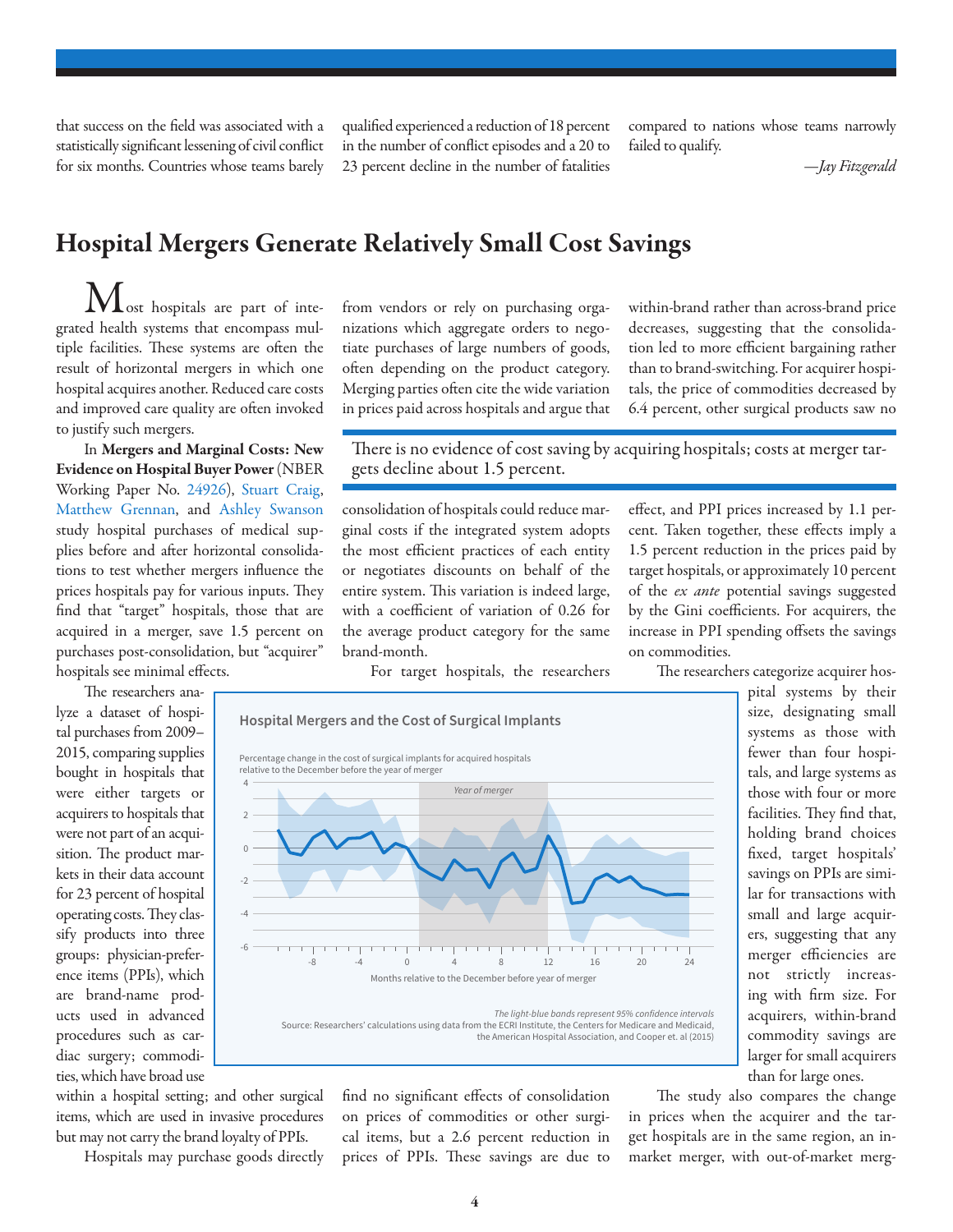ers. In-market mergers are the source of the within-brand reductions in PPI prices for targets, and in commodity prices for acquirers. This accords with the effects by hospital size, as small independent hospitals are more likely to acquire in-market hospitals while larger systems have greater reach across regions.

*—Morgan Foy*

# The Lingering, Lethal Toll of America's Crack Crisis

National murder rate for black males (per 100,000)

everberations of the crack epidemic of the 1990s continue to take a deadly toll on young black males in the United States.

In Guns and Violence: The Enduring Impact of Crack Cocaine Markets on Young Black Males (NBER Working Paper No. [24819](http://www.nber.org/papers/w24819)), [William N. Evans,](http://www.nber.org/people/william_evans) [Craig Garthwaite,](http://www.nber.org/people/craig_garthwaite) and [Timothy J. Moore](http://www.nber.org/people/timothy_moore) estimate that murder rates of black males aged 15 to 24 doubled soon after the crack epidemic hit their cities and that 17 years later, these rates were still 70 percent higher than they might otherwise have been.

The researchers attribute this persistence of elevated fatality rates to the surge in gun possession that occurred as dealers armed themselves for ferocious turf battles when crack first hit

the streets. While demand for crack has declined and the market has moved underground, higher gun possession has persisted in cities where the crack epidemic was particularly severe, and has spread far beyond drug dealers as other young black males armed themselves in response to the more dangerous environment.

The researchers studied 57 cities where crack arrived between 1982 and 1994. They examined data from eight years before the influx and 17 years after in each city.

They looked at subgroups by race, gender, and age. They find that the crack epidemic has had the longest-lasting impact on young black males. In the pre-crack era, murder rates and trends were similar among younger and older black men. While the crack crisis also drove up murder rates for other races, only

0

 $50$ 

100

150

200

the rate among black males aged 15–24 failed to decline to previous levels. In recent years, their murder rate has stayed at three times the level of that for black men over the age of 35. Young black males accounted for a 45 percent when guns were a factor, the researchers report.

Rates of gun possession being difficult to measure, the researchers used gun-related suicides as a proxy. They divided the sample cities based on whether the arrival of crack cocaine

Murder and suicide rates among young black males remain elevated years after crack cocaine-related violence swept America's cities, likely because of the increase in guns during the crack era.

greater share of all murders 17 years after the crack markets emerged than they did beforehand. For young black men, there was also a sharp rise in gun-related murders and also gunrelated suicides after the arrival of crack, but no corresponding change in murders and suicides

**The Crack Cocaine Epidemic and the Murder Rate for Black Males**

coincided with an above- or below-median increase in the fraction of gun-related suicides. Seventeen years out from crack's emergence, the murder rate among young black men in cities with an above-median increase in such suicides was 50 percent higher than the rate in cities with

> a below-median increase. The researchers did not find any difference across these cities in murder rates of black males aged 35 years and older.

> The researchers estimate that in 2010, the elevated rate of gun possession led to 970 additional murders of black males aged 15–24. That represented 40 percent of all murders of black males in that age group that year. The study also attributes nearly a quarter of the suicides of young black males that year to the higher prevalence of guns.

without guns.

Domestic disputes—those between family members and intimate partners—turned more deadly thanks to ready access to guns. While the murder rate for domestic disputes that did not involve guns remained unchanged in the post-crack era, it increased markedly

1968 1973 1978 1983 1988 1993 1998 2003 2008 2013

Source: Researchers' calculations using data from the Multiple Cause of Death records

Years that crack arrived in the 57 largest metropolitan areas

**Black males, ages 15–24**

**Black males, ages 35+**

The authors find that "…even today, nearly 25 years after the peak of the systemic violence in the retail crack market, crack-related violence and suicide may explain approximately onetenth of the gap in life expectancy between white and black males."

*—Steve Maas*